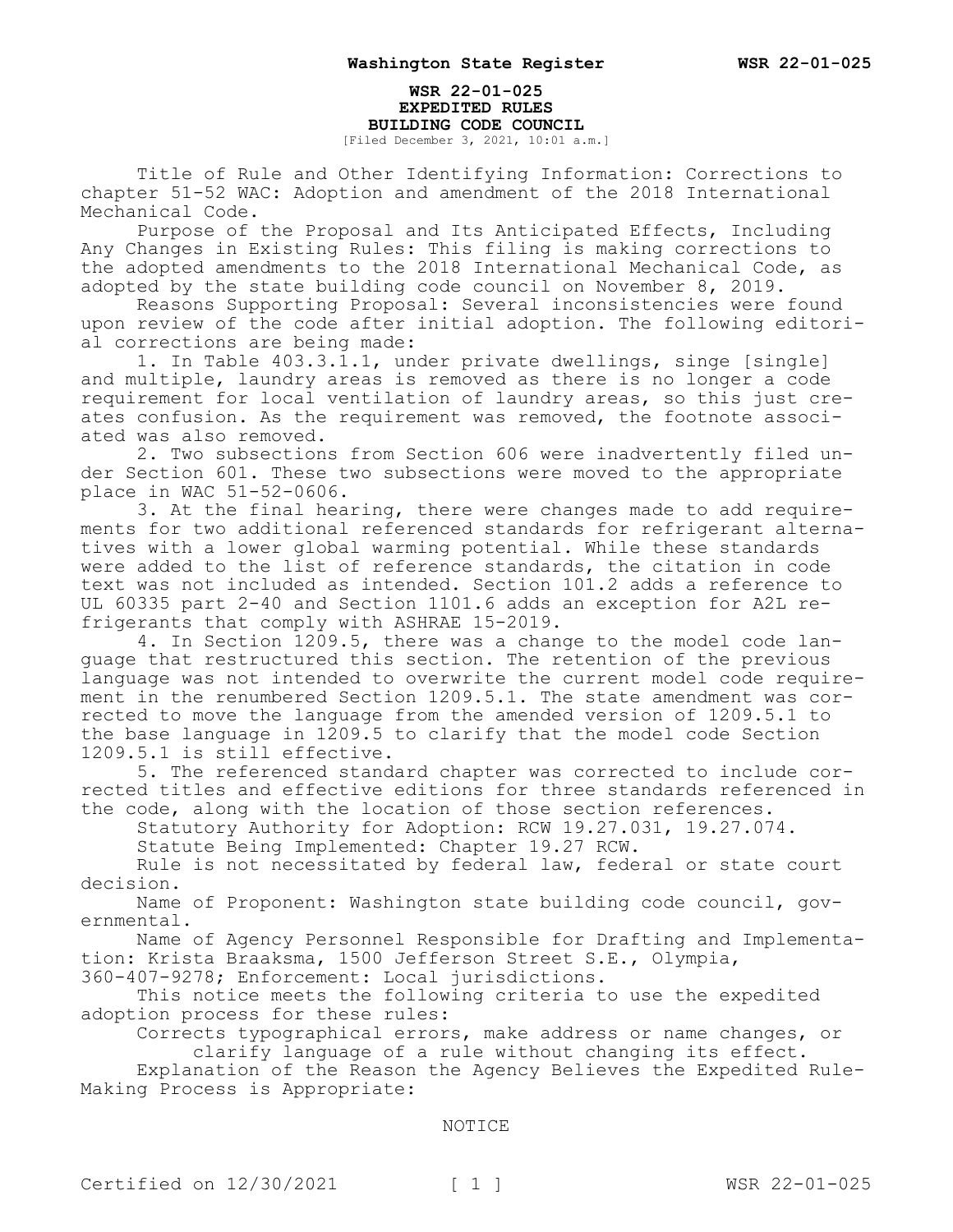THIS RULE IS BEING PROPOSED UNDER AN EXPEDITED RULE-MAKING PROC-ESS THAT WILL ELIMINATE THE NEED FOR THE AGENCY TO HOLD PUBLIC HEAR-INGS, PREPARE A SMALL BUSINESS ECONOMIC IMPACT STATEMENT, OR PROVIDE RESPONSES TO THE CRITERIA FOR A SIGNIFICANT LEGISLATIVE RULE. IF YOU OBJECT TO THIS USE OF THE EXPEDITED RULE-MAKING PROCESS, YOU MUST EX-PRESS YOUR OBJECTIONS IN WRITING AND THEY MUST BE SENT TO Andrew Klein, Acting Chair, Washington State Building Code Council, P.O. Box 41449, Olympia, WA 98504-1449, phone 360-407-9255, email sbcc@des.wa.gov, AND RECEIVED BY February 22, 2022.

> November 30, 2021 Andrew S. Klein Council Acting Chair

**OTS-3508.2**

AMENDATORY SECTION (Amending WSR 21-05-020, filed 2/8/21, effective 3/11/21)

#### **WAC 51-52-0403 Section 403—Mechanical ventilation.**

**403.1 Ventilation system.** Mechanical ventilation shall be provided by a method of supply air and return or *exhaust air*. The amount of supply air shall be approximately equal to the amount of return and *exhaust air*. The system shall not be prohibited from producing negative or positive pressure. The system to convey ventilation air shall be designed and installed in accordance with Chapter 6.

**403.2 Outdoor air required.** The minimum *outdoor airflow rate* shall be determined in accordance with Section 403.3.

EXCEPTIONS: 1. Where the registered design professional demonstrates that an engineered ventilation system design will prevent the maximum concentration of contaminants from exceeding that obtainable by the rate of *outdoor air* ventilation determined in accordance with Section 403.3, the minimum required rate of *outdoor air* shall be reduced in accordance with such engineered system design. 2. Alternate systems designed in accordance with ASHRAE Standard 62.1 Section 6.2, Ventilation Rate Procedure, shall be permitted.

**403.2.1 Recirculation of air.** The air required by Section 403.3 shall not be recirculated. Air in excess of that required by Section 403.3 shall not be prohibited from being recirculated as a component of supply air to building spaces, except that:

1. Ventilation air shall not be recirculated from one dwelling to another or to dissimilar occupancies.

2. Supply air to a swimming pool and associated deck areas shall not be recirculated unless such air is dehumidified to maintain the relative humidity of the area at 60 percent or less. Air from this area shall not be recirculated to other spaces where 10 percent or more of the resulting supply airstream consists of air recirculated from these spaces.

3. Where mechanical exhaust is required by Note b in Table 403.3.1.1, recirculation of air from such spaces shall be prohibited. All air supplied to such spaces shall be exhausted, including any air in excess of that required by Table 403.3.1.1.

4. Where mechanical exhaust is required by Note g in Table 403.3.1.1, mechanical exhaust is required and recirculation from such spaces is prohibited where more than 10 percent of the resulting supply airstream consists of air recirculated from these spaces. Return air from such spaces shall only be permitted to be recirculated when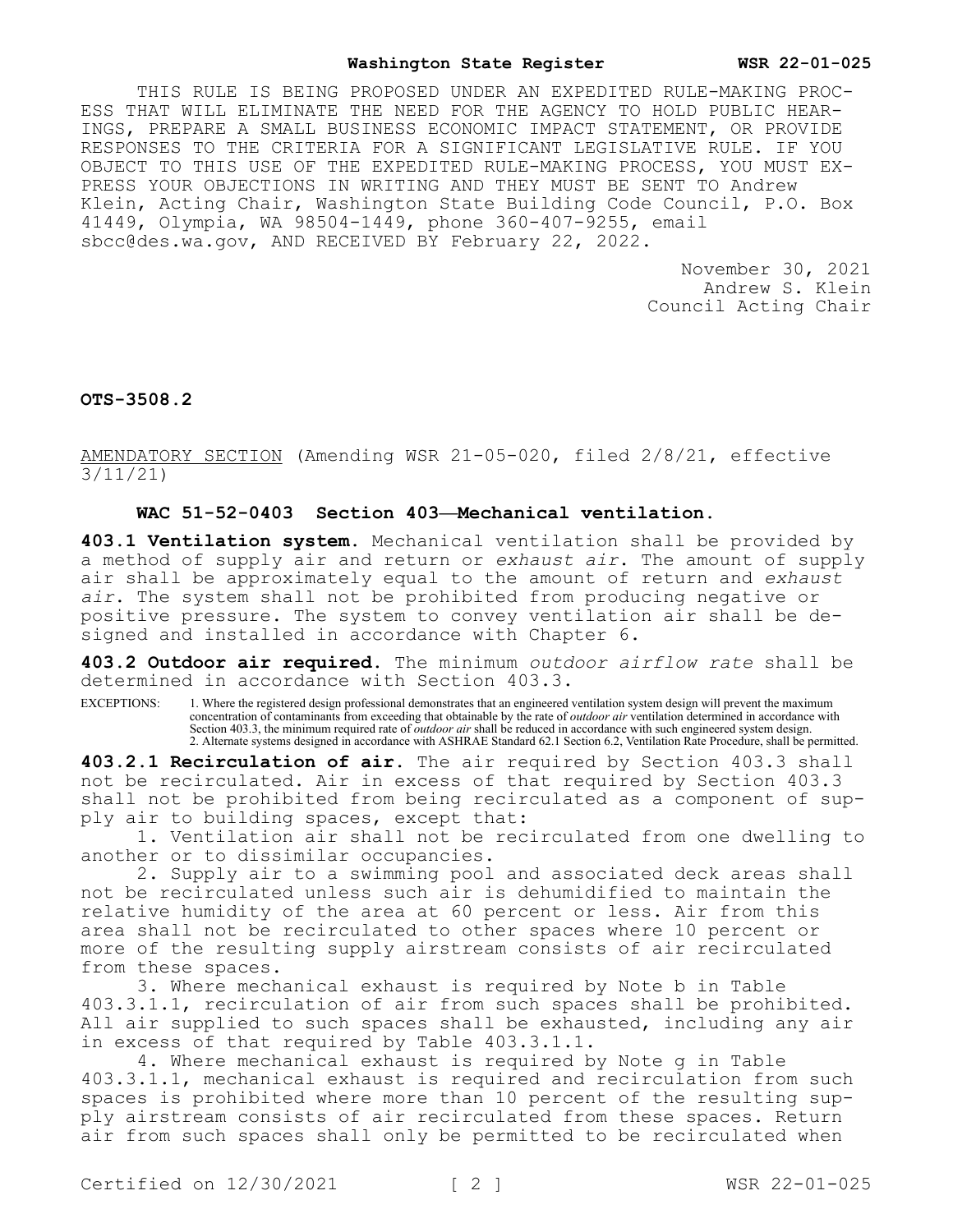returned to an energy recovery ventilation system complying with Section 514. Recirculation of air that is contained completely within such spaces shall not be prohibited.

**403.3 Outdoor air and local exhaust airflow rates.** Group R occupancies shall be provided with outdoor air and local exhaust in accordance with Section 403.4. All other buildings intended to be occupied shall be provided with outdoor air and local exhaust in accordance with Section 403.3.1.

**403.3.1.1 Outdoor airflow rate.** Ventilation systems shall be designed to have the capacity to supply the minimum outdoor airflow rate determined in accordance with this section. In each occupiable space, the ventilation system shall be designed to deliver the required rate of outdoor airflow to the breathing zone. Outdoor air shall be supplied directly to each occupiable space from an air handling unit through a fully ducted path or ducted to within 12 inches of the return air opening of a fan-powered terminal unit used to transfer the outdoor air to the occupiable space. The occupant load utilized for design of the ventilation system shall not be less than the number determined from the estimated maximum occupant load rate indicated in Table 403.3.1.1. Ventilation rates for occupancies not represented in Table 403.3.1.1 shall be those for a listed occupancy classification that is most similar in terms of occupant density, activities and building construction; or shall be determined by an approved engineering analysis. The ventilation system, including transfer fan-powered terminal units shall be designed to supply the required rate of ventilation air continuously during the period the building is occupied, except as otherwise stated in other provisions of the code.

With the exception of smoking lounges, the ventilation rates in Table 403.3.1.1 are based on the absence of smoking in occupiable spaces. Where smoking is anticipated in a space other than a smoking lounge, the ventilation system serving the space shall be designed to provide ventilation over and above that required by Table 403.3.1.1 in accordance with accepted engineering practice.

EXCEPTION: Where occupancy density is known and documented in the plans, the outside air rate may be based on the design occupant density. Under no circumstance shall the occupancies used result in outside air less than one-half that resulting from application of Table 403.3.1.1 estimated maximum occupancy rates.

## **Table 403.3.1.1**

**REQUIRED OUTDOOR VENTILATION AIR**

(The following categories in Table 403.3.1.1 have been modified. The remainder remain as printed in the 2018 International Mechanical Code)

| <b>Occupancy Classification</b>                 | <b>Occupant Density #/1000</b><br>$ft^{2a}$ | <b>People Outdoor Airflow</b><br>Rate in Breathing Zone<br>$R_{\rm p}$<br>cfm/Person | <b>Area Outdoor</b><br><b>Airflow Rate in</b><br><b>Breathing Zone</b><br>$R_{a}$<br>$cfm/ft^{2a}$ | <b>Exhaust</b><br><b>Airflow Rate</b><br>$cfm/ft^{2a}$ |
|-------------------------------------------------|---------------------------------------------|--------------------------------------------------------------------------------------|----------------------------------------------------------------------------------------------------|--------------------------------------------------------|
| <b>Offices</b>                                  |                                             |                                                                                      |                                                                                                    |                                                        |
| Conference rooms                                | 50                                          | 5                                                                                    | 0.06                                                                                               |                                                        |
| Kitchenettesk                                   | 25                                          |                                                                                      | 0.06                                                                                               | 0.30                                                   |
| Office spaces                                   |                                             |                                                                                      | 0.06                                                                                               |                                                        |
| Reception areas                                 | 30                                          |                                                                                      | 0.06                                                                                               |                                                        |
| Telephone/data entry                            | 60                                          |                                                                                      | 0.06                                                                                               |                                                        |
| Main entry lobbies                              | 10                                          | 5                                                                                    | 0.06                                                                                               |                                                        |
| Private dwellings, single and multiple          |                                             |                                                                                      |                                                                                                    |                                                        |
| Garages, common for multiple units <sup>b</sup> |                                             |                                                                                      |                                                                                                    | 0.75                                                   |
|                                                 |                                             |                                                                                      |                                                                                                    | See Table<br>403.4.7                                   |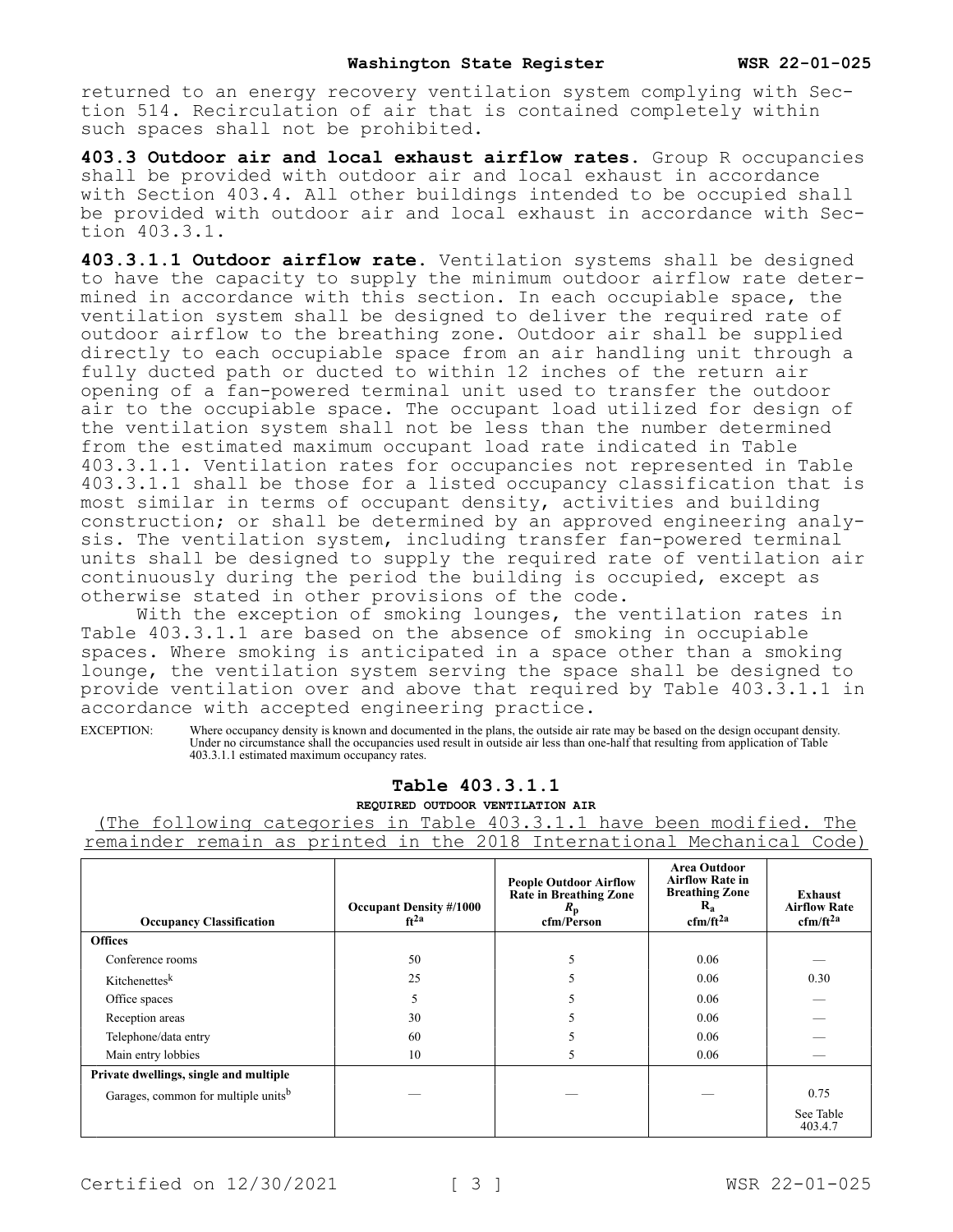|                                                                                                       | <b>Occupant Density #/1000</b> | <b>People Outdoor Airflow</b><br><b>Rate in Breathing Zone</b> | Area Outdoor<br><b>Airflow Rate in</b><br><b>Breathing Zone</b><br>$R_{a}$ | <b>Exhaust</b><br><b>Airflow Rate</b> |
|-------------------------------------------------------------------------------------------------------|--------------------------------|----------------------------------------------------------------|----------------------------------------------------------------------------|---------------------------------------|
| <b>Occupancy Classification</b>                                                                       | $ft^{2a}$                      | $R_{\rm p}$<br>cfm/Person                                      | $cfm/ft^{2a}$                                                              | $cfm/ft^{2a}$                         |
| Living areas <sup>c</sup>                                                                             |                                | See Table 403.4.2                                              |                                                                            |                                       |
| Toilet rooms $((\frac{1}{2}))$ and bathrooms ((and<br>laundry areas)) <sup>g((1)</sup> )              |                                |                                                                |                                                                            | See Table<br>403.4.7                  |
| <b>Public spaces</b>                                                                                  |                                |                                                                |                                                                            |                                       |
| Corridors serving other than Group R<br>occupancies                                                   |                                |                                                                | 0.06                                                                       |                                       |
| Corridors serving Group R dwelling or<br>sleeping units with whole house exhaust<br>system            |                                |                                                                | 0.12                                                                       |                                       |
| Corridors serving Group R dwelling or<br>sleeping units with other than whole house<br>exhaust system |                                |                                                                | 0.06                                                                       |                                       |
| Courtrooms                                                                                            | 70                             | 5                                                              | 0.06                                                                       |                                       |
| Elevator car                                                                                          |                                |                                                                |                                                                            |                                       |
| Elevator lobbies in parking garage                                                                    |                                |                                                                | 1.0                                                                        |                                       |
| Legislative chambers                                                                                  | 50                             | 5                                                              | 0.06                                                                       |                                       |
| Libraries                                                                                             | 10                             | 5                                                              | 0.12                                                                       |                                       |
| Museums (children's)                                                                                  | 40                             | 7.5                                                            | 0.12                                                                       |                                       |
| Museums/galleries                                                                                     | 40                             | 7.5                                                            | 0.06                                                                       |                                       |
| Places of religious worship                                                                           | 120                            | 5                                                              | 0.06                                                                       |                                       |
| Shower room (per showerhead) <sup>g</sup>                                                             |                                |                                                                |                                                                            | $50/20^{f}$                           |
| Smoking lounges <sup>b</sup>                                                                          | 70                             | 60                                                             |                                                                            |                                       |
| Toilet rooms-Publicg                                                                                  |                                |                                                                |                                                                            | 50/70 <sup>e</sup>                    |
| <b>Sports and amusement</b>                                                                           |                                |                                                                |                                                                            |                                       |
| Disco/dance floors                                                                                    | 100                            | 20                                                             | 0.06                                                                       |                                       |
| Bowling alleys (seating areas)                                                                        | 40                             | 10                                                             | 0.12                                                                       |                                       |
| Game arcades                                                                                          | 20                             | 7.5                                                            | 0.18                                                                       |                                       |
| Ice arenas, without combustion engines <sup>j</sup>                                                   |                                |                                                                | 0.30                                                                       | 0.5                                   |
| Gym, stadium, arena (play area) <sup>1</sup>                                                          |                                |                                                                | 0.30                                                                       |                                       |
| Spectator areas                                                                                       | 150                            | 7.5                                                            | 0.06                                                                       |                                       |
| Swimming pools (pool and deck area)                                                                   |                                |                                                                | 0.48                                                                       |                                       |
| Health club/aerobics room                                                                             | 40                             | 20                                                             | 0.06                                                                       |                                       |
| Health club/weight room                                                                               | 10                             | 20                                                             | 0.06                                                                       |                                       |
| <b>Storage</b>                                                                                        |                                |                                                                |                                                                            |                                       |
| Janitor closets, trash rooms, recycling<br>rooms                                                      |                                |                                                                |                                                                            | 1.0                                   |
| Repair garages, enclosed parking garageb, d                                                           |                                |                                                                |                                                                            | 0.75                                  |
| Storage rooms, chemical                                                                               |                                |                                                                |                                                                            | 1.5                                   |
| Warehouses                                                                                            |                                |                                                                | 0.06                                                                       |                                       |
| <b>Workrooms</b>                                                                                      |                                |                                                                |                                                                            |                                       |
| Bank vaults/safe deposit                                                                              | 5                              | 5                                                              | 0.06                                                                       |                                       |
| Darkrooms                                                                                             |                                |                                                                |                                                                            | 1.0                                   |
| Copy, printing rooms                                                                                  | 4                              | 5                                                              | 0.06                                                                       | 0.5                                   |
| Freezer and refrigerated spaces (<50°F)                                                               | $\Omega$                       | 10                                                             | $\boldsymbol{0}$                                                           | $\mathbf{0}$                          |
| Meat processing <sup>c</sup>                                                                          | 10                             | 15                                                             |                                                                            |                                       |
| Pharmacy (prep. area)                                                                                 | 10                             | 5                                                              | 0.18                                                                       |                                       |
| Photo studios                                                                                         | 10                             | 5                                                              | 0.12                                                                       |                                       |
| Computer (without printing)                                                                           | 4                              | 5                                                              | $0.06\,$                                                                   |                                       |

For SI: 1 cubic foot per minute = 0.0004719 m<sup>3</sup>/s, 1 ton = 908 kg, 1 cubic foot per minutes per square foot = 0.00508 m<sup>3</sup>/(s•m<sup>2</sup>), °C = [(°F) -32]/1.8, 1 square foot -  $0.0929 \text{ m}^2$ .

a. Based upon *net occupiable floor area*.

b. Mechanical exhaust required and the recirculation of air from such spaces is prohibited. Recirculation of air that is contained completely within such spaces shall not be prohibited (see Section 403.2.1, Item 3).

c. Spaces unheated or maintained below 50°F are not covered by these requirements unless the occupancy is continuous.

d. Ventilation systems in enclosed parking garages shall comply with Section 404.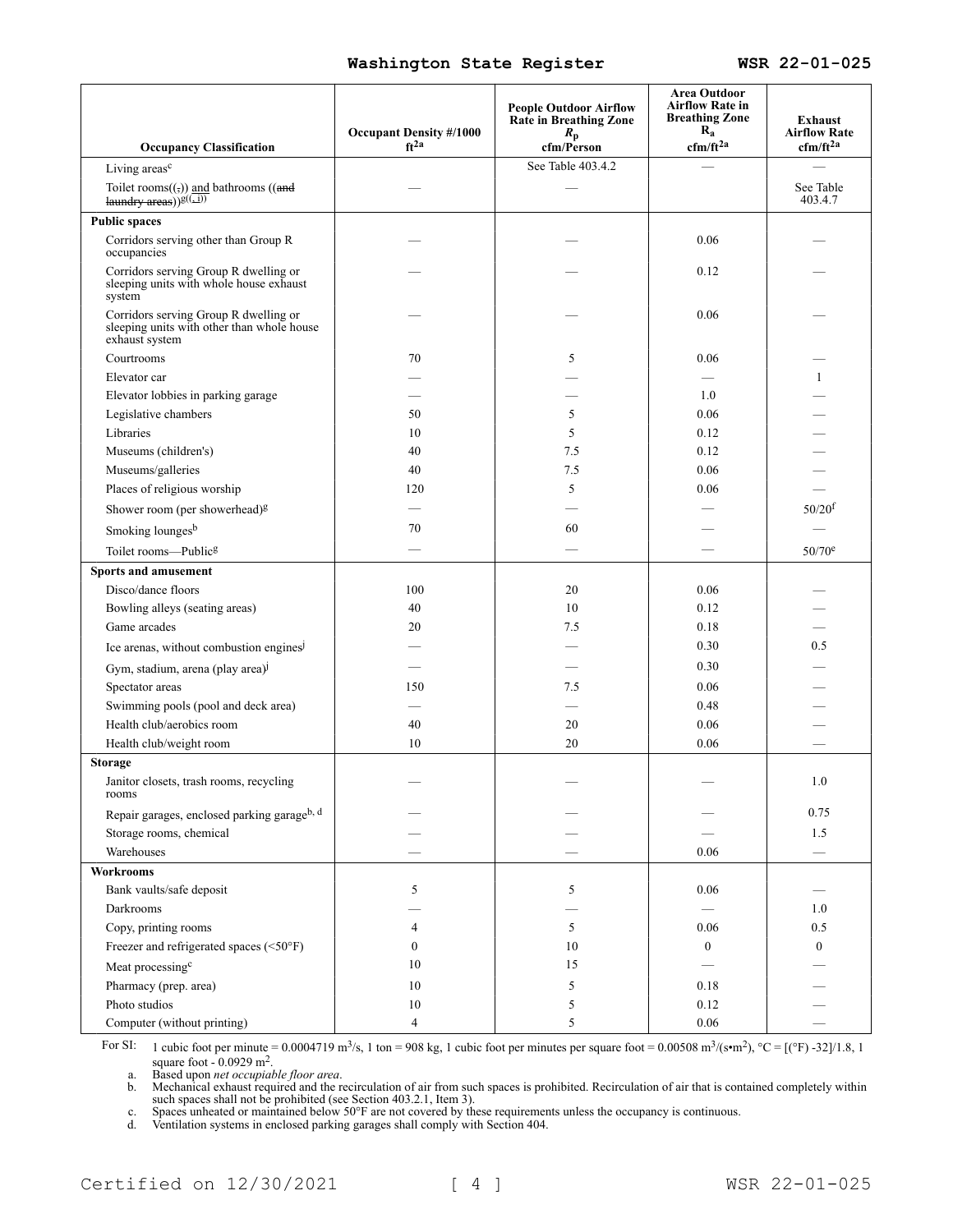- e. Rates are per water closet or urinal. The higher rate shall be provided where the exhaust system is designed to operate intermittently. The lower rate shall be permitted only where the exhaust system is designed to operate continuously while occupied.
- f. Rates are per room unless otherwise indicated. The higher rate shall be provided where the exhaust system is designed to operate intermittently. The lower rate shall be permitted only where the exhaust system is designed to operate continuously while occupied.
- Mechanical exhaust is required and recirculation from such spaces is prohibited except that recirculation shall be permitted where the resulting supply airstream consists of not more than 10 percent air recirculated from these spaces. Return air from such spaces only be permitted to be recirculated when returned to an energy recovery ventilation system complying with Section 514. Recirculation of air that is contained completely within such spaces shall not be prohibited (see Section 403.2.1, Items 2 and 4).
- h. For nail salons, each manicure and pedicure station shall be provided with a *source capture system* capable of exhausting not less than 50 cfm per station. Exhaust inlets shall be located in accordance with Section 502.20. Where one or more required source capture systems operate continuously during occupancy, the exhaust rate from such systems shall be permitted to be applied to the exhaust flow rate required by Table 403.3.1.1 for the nail salon.
- i. ((A laundry area within a kitchen or bathroom is not required to have local exhaust. For the laundry area to qualify as being within the the laundry room door must open directly into the kitchen and not into an adjacent corridor. Where there are doors that separate the laundry area from the kitchen or bathroom the door shall be louvered.)) Reserved.
- j. When combustion equipment is intended to be used on the playing surface, additional dilution ventilation and/or source control shall be provided.
- k. Kitchenettes require exhaust when they contain a domestic cooking appliance range or oven that is installed in accordance with Table 507.2.1. Kitchenettes that only contain a microwave cooking appliance are not required to have exhaust. A kitchenette may not contain commercial cooking appliances that require Type I or Type II exhaust as these occupancies are required to be exhausted to the kitchen category in Table cooking appliances that require Type I or Type II exhaust as these occupancies are required to be exhausted to the kitchen category in Table 403.3.1.1.

**403.3.1.1.2.3 Multiple zone recirculating systems.** For ventilation systems wherein one or more air handlers supply a mixture of outdoor air and recirculated air to more than one ventilation zone, the outdoor air intake flow  $(V_{ot})$  shall be determined in accordance with Sections 403.3.1.1.2.3.1 through 403.3.1.1.2.3.4.

**403.3.1.1.2.3.1 Uncorrected outdoor air intake.** The uncorrected outdoor air intake flow  $(V_{ot})$  shall be determined in accordance with Equation 4-5.

$$
V_{ou} = D_{\text{Lall zones}}(R_p \times P_z) + \sum_{all zones} (R_a \times A_z)
$$
 (Equation 4-5)

**403.3.1.1.2.3.1.1 Occupant diversity.** The occupant diversity ratio (D) shall be determined in accordance with Equation 4-6 to account for variations in population within the ventilation zones served by the system.

 $D = P_s / \sum_{all \text{ zones}} P_z$  **(Equation 4-6)** 

where:

*Ps* = System population: The total population in the area served by the system.

EXCEPTION: Alternative methods to account for occupant diversity shall be permitted, provided the resulting  $V_{\text{ou}}$ value is no less than that determined using Equation 4-5.

**403.3.1.1.2.3.1.2 Design system population.** Design system population (Ps) shall equal the largest (peak) number of people expected to occupy all ventilation zones served by the ventilation system during use.

Note: Design system population is always equal to or less than the sum of design zone population for all zones in the area served by the system because all zones may or may not be simultaneously occupied at design population.

**403.3.1.1.2.3.2 System ventilation efficiency.** The system ventilation efficiency  $(E_v)$  shall be determined in accordance with Section 403.3.1.1.2.3.3 for the Simplified Procedure or Appendix A of ASHRAE 62.1 for the Alternative Procedure.

Note: These procedures also establish zone minimum primary airflow rates for VAV systems.

## **403.3.1.1.2.3.3 Simplified procedure.**

**403.3.1.1.2.3.3.1 System ventilation efficiency.** System ventilation efficiency  $(E_v)$  shall be determined in accordance with Equation 4-6a or 4-6b.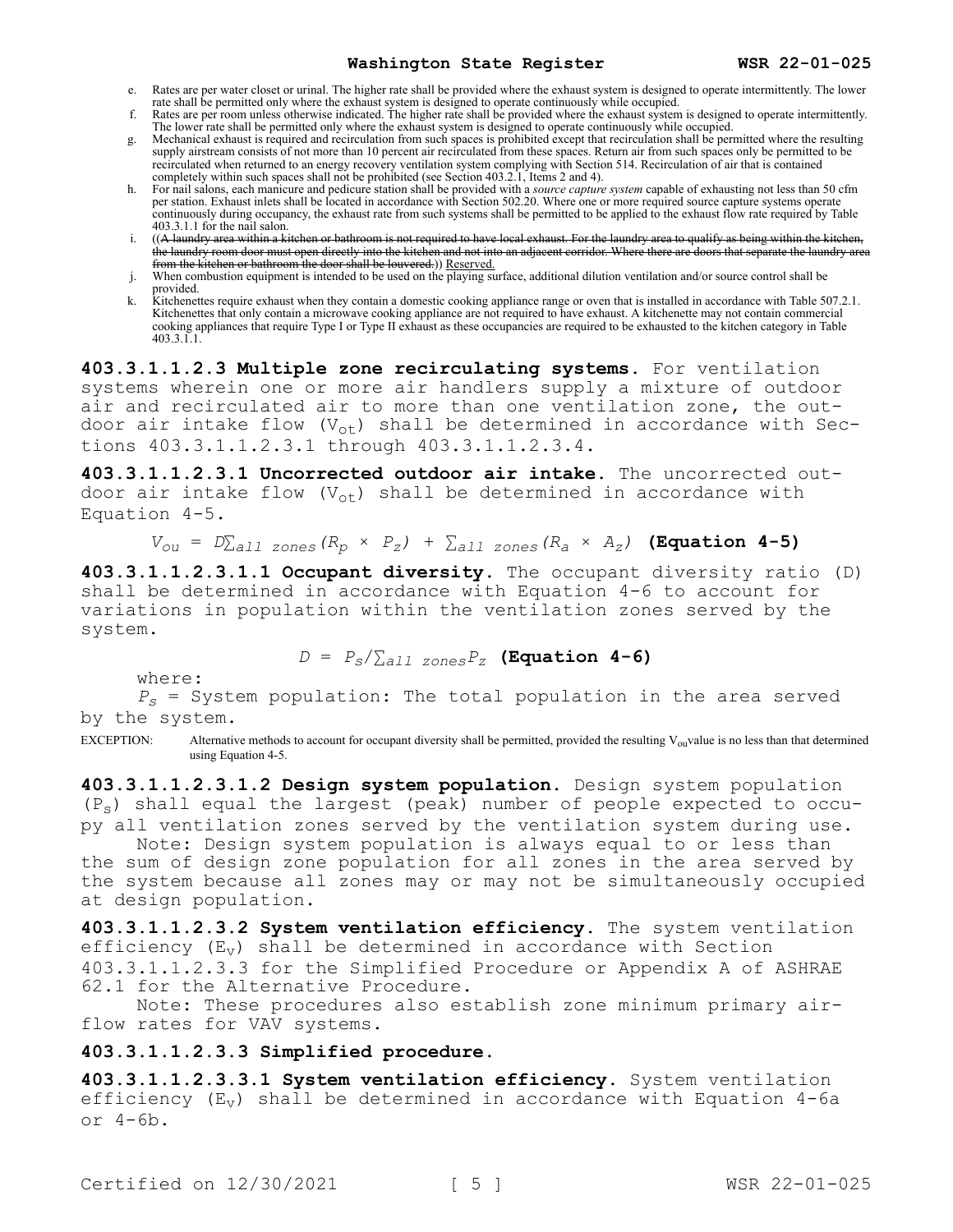$E_v = 0.88 \times D + 0.22$  for  $D < 0.60$  (Equation 4-6a)

*E*<sup>*v*</sup> = 0.75 for *D* ≥ 0.60 **(Equation 4-6b)** 

**403.3.1.1.2.3.3.2 Zone minimum primary airflow.** For each zone, the minimum primary airflow  $(V_{pz-min})$  shall be determined in accordance with Equation 4-7.

 $V_{pz-min} = V_{oz} \times 1.5$  **(Equation 4-7)** 

**403.3.1.1.2.3.4 Outdoor air intake.** The design outdoor air intake flow ( $V_{\text{ot}}$ ) shall be determined in accordance with Equation 4-8.

 $V_{ot}$  =  $V_{ou}/E_V$  **(Equation 4-8)** 

**403.3.2 Group R-2, R-3 and R-4 occupancies.** This section is not adopted. See Section 403.4.

**403.3.2.1 Outdoor air for dwelling units.** This section is not adopted.

**403.3.2.2 Outdoor air for other spaces.** This section is not adopted.

**403.3.2.3 Local exhaust.** This section is not adopted.

**403.4 Group R whole house mechanical ventilation system.** Each dwelling unit or sleeping unit shall be equipped with a whole house mechanical ventilation system that complies with Sections 403.4.1 through 403.4.6. Each dwelling unit or sleeping unit shall be equipped with local exhaust complying with Section 403.4.7. All occupied spaces, including public corridors, other than the Group R dwelling units and/or sleeping units, that support these Group R occupancies shall meet the ventilation requirement of natural ventilation requirements of Section 402 or the mechanical ventilation requirements of Sections 403.1 through 403.3.

**403.4.1 System design.** The whole house ventilation system shall consist of one or more supply fans, one or more exhaust fans, or an ERV/HRV with integral fans; and the associated ducts and controls. Local exhaust fans shall be permitted to serve as part of the whole house ventilation system when provided with the proper controls in accordance with Section 403.4.5. The systems shall be designed and installed to supply and exhaust the minimum outdoor airflow rates per Section 403.4.2 as corrected by the balanced and/or distributed whole house ventilation system coefficients in accordance with Section 403.4.3 where applicable.

| <b>Floor Area</b>  | Bedrooms <sup>1</sup> |                    |    |    |      |
|--------------------|-----------------------|--------------------|----|----|------|
| (ft <sup>2</sup> ) |                       | $\mathbf{\hat{z}}$ | 3  |    | $>5$ |
| $500$              | 30                    | 30                 | 35 | 45 | 50   |
| $500 - 1000$       | 30                    | 35                 | 40 | 50 | 55   |
| $1001 - 1500$      | 30                    | 40                 | 45 | 55 | 60   |
| $1501 - 2000$      | 35                    | 45                 | 50 | 60 | 65   |
| $2001 - 2500$      | 40                    | 50                 | 55 | 65 | 70   |
| $2501 - 3000$      | 45                    | 55                 | 60 | 70 | 75   |
| $3001 - 3500$      | 50                    | 60                 | 65 | 75 | 80   |
| $3501 - 4000$      | 55                    | 65                 | 70 | 80 | 85   |
| $4001 - 4500$      | 60                    | 70                 | 75 | 85 | 90   |
| $4501 - 5000$      | 65                    | 75                 | 80 | 90 | 95   |

**Table 403.4.2 WHOLE HOUSE MECHANICAL VENTILATION AIRFLOW RATE (CONTINUOUSLY OPERATING SYSTEMS)**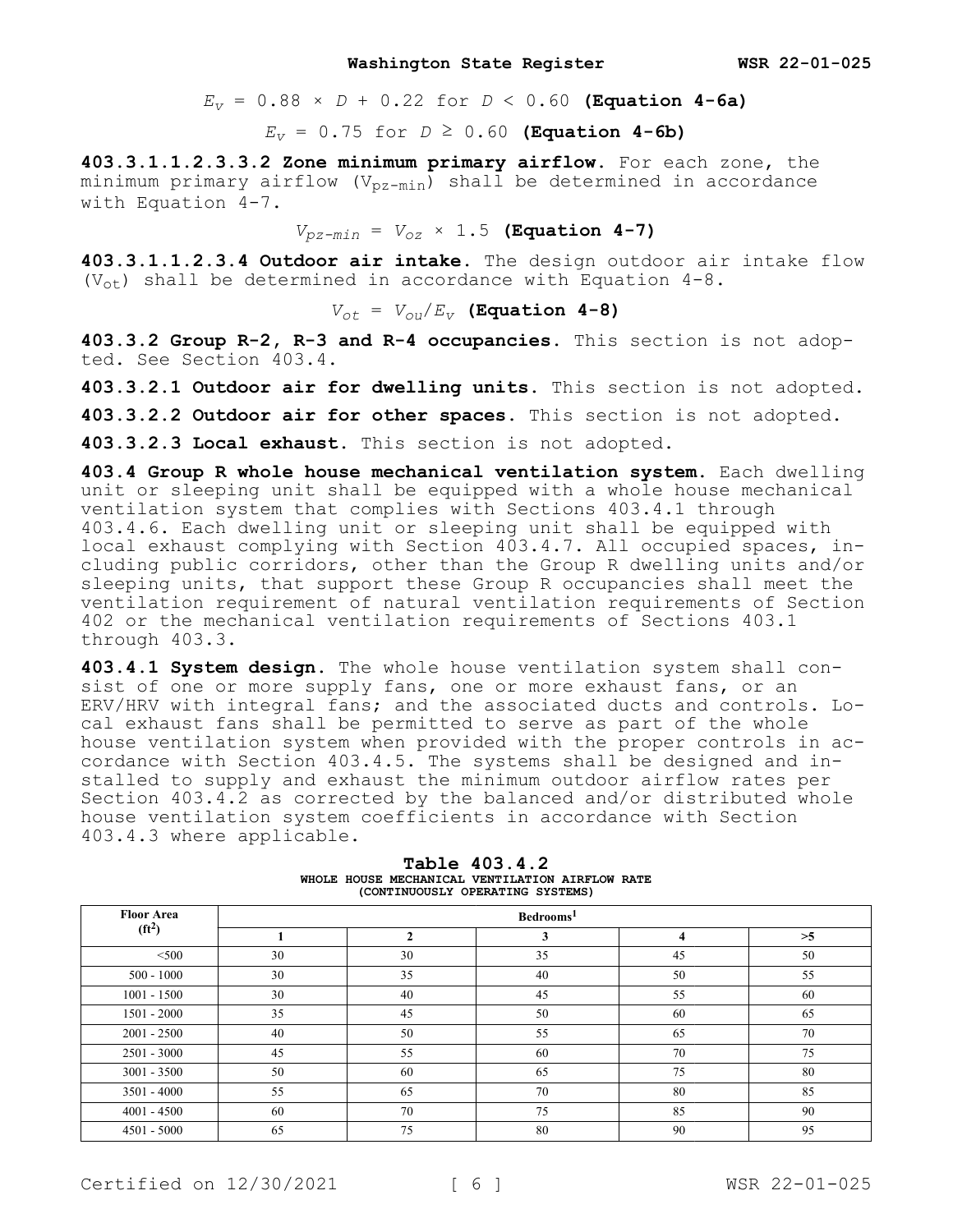| Floor<br>A roo |  |  |  |
|----------------|--|--|--|
| .              |  |  |  |

<sup>1</sup> Minimum airflow  $(Q_r)$  is set at not less than 30 cfm for each dwelling units.

**403.4.2 Whole house mechanical ventilation rates.** The sleeping unit whole house mechanical ventilation minimum outdoor airflow rate shall be determined in accordance with the breathing zone ventilation rates minimum outdoor airflow rate shall be determined in accordance with the breathing zone ventilation rates requirements of Section 403.3.1.1.1.2 using Equation 4-2. The dwelling unit whole house mechanical ventilation minimum outdoor airflow rate shall be determined in accordance with Equation 4-10 or Table 403.4.2.

# $Q_r = 0.01 * A_{floor} + 7.5 * (N_{br} + 1)$  (Equation 4-10)

where:

- $Q_r$  = Ventilation airflow rate, cubic feet per minute (cfm) but not less than 30 cfm for each dwelling unit.
- $A_{floor}$  = Conditioned floor area, square feet (ft<sup>2</sup>)
- $N<sub>br</sub> = Number of bedrooms, not less than one.$

# **Table 403.4.3 SYSTEM COEFFICIENT (Csystem)**

| <b>System Type</b> | <b>Distributed</b> | <b>Not Distributed</b> |
|--------------------|--------------------|------------------------|
| Balanced           |                    | 1.25                   |
| Not Balanced       | 25                 |                        |

**403.4.3 Ventilation quality adjustment.** The minimum whole house ventilation rate from Section 403.4.2 shall be adjusted by the system coefficient in Table 403.4.3 based on the system type not meeting the definition of a balanced whole house ventilation system and/or not meeting the definition of a distributed whole house ventilation system.

$$
Q_v = Q_r * C_{system}
$$
 (Equation 4-11)

where:

- $Q_v$  = Quality-adjusted ventilation airflow rate in cubic feet per minute (cfm)
- $Q_r$  = Ventilation airflow rate, cubic feet per minute (cfm) from Equation 4-10 or Table 403.4.1

 $C<sub>system</sub>$  = System coefficient from Table 403.4.3

**403.4.4 Whole house ventilation residential occupancies.** Residential dwelling and sleeping unit whole house ventilation systems shall meet the requirements of Sections 403.4.4.1 or 403.4.4.2 depending on the occupancy of the residential unit.

**403.4.4.1 Whole house ventilation in Group R-2 occupancies.** Residential dwelling and sleeping units in Group R-2 occupancies system shall include supply and exhaust fans and be a balanced whole house ventilation system in accordance with Section 403.4.6.3. The system shall include a heat or energy recovery ventilator with a sensible heat recovery effectiveness as prescribed in Section C403.3.6 of the *Washington State Energy Code*. The whole house ventilation system shall operate continuously at the minimum ventilation rate determined in accordance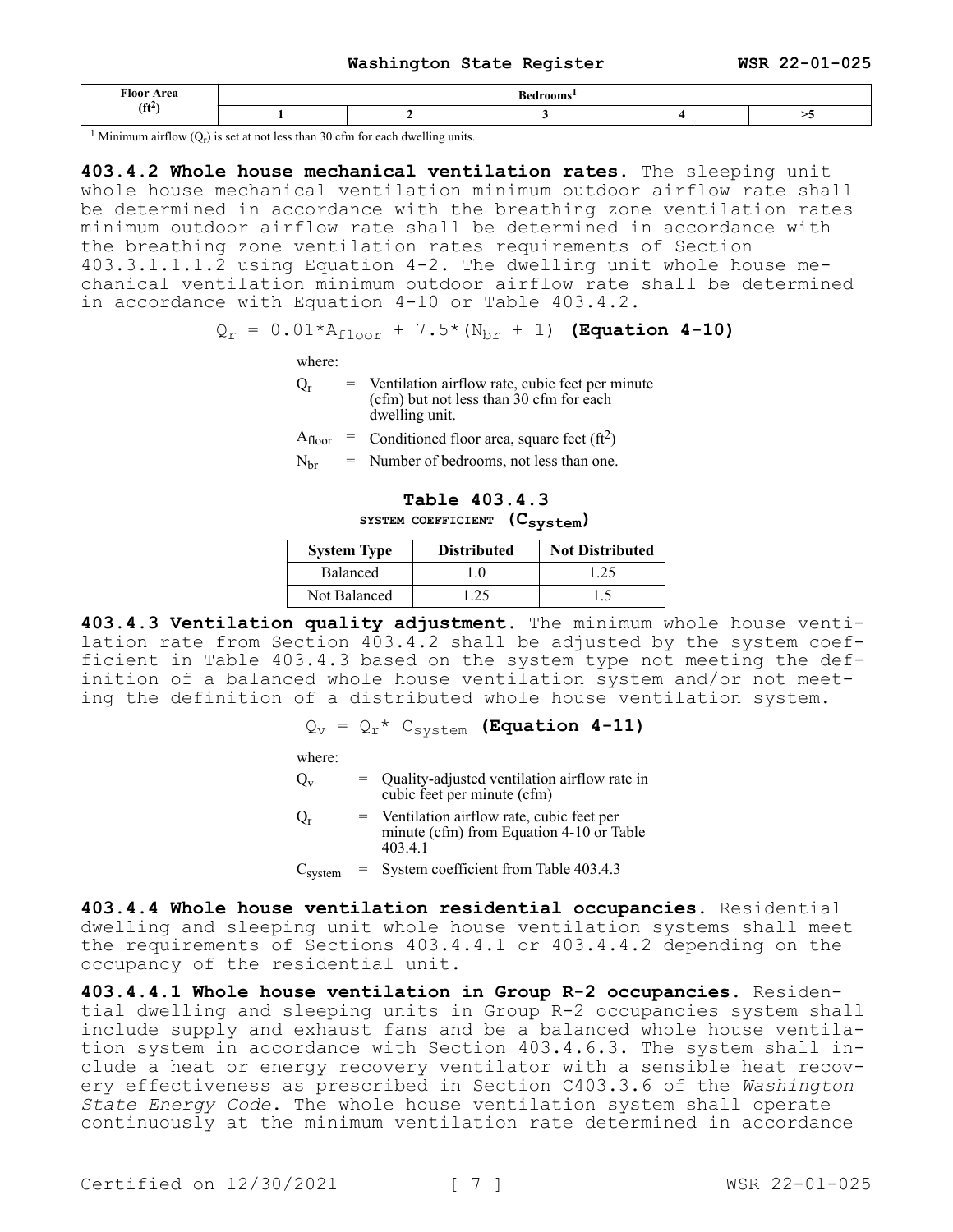with Section 403.4. The whole house supply fan shall provide ducted outdoor ventilation air to each habitable space within the residential unit.

**403.4.4.2 Whole house ventilation for other than Group R-2 occupancies.** Residential dwelling and sleeping units in other than Group R-2 occupancies, including I-1 condition 2 occupancies, shall have a whole house mechanical ventilation system with supply and exhaust fans in accordance with Section 403.4.6.1, 403.4.6.2, 403.4.6.3, or 403.4.6.4. The whole house ventilation system shall operate continuously at the minimum ventilation rate determined in accordance with Section 403.4.2 unless configured with intermittent off controls in accordance with Section 403.4.6.5. The whole house supply fan shall provide ducted outdoor ventilation air to each habitable space within the residential unit.

## **403.4.5 Whole house ventilation controls.**

1. The whole house ventilation system shall be controlled with manual switches, timers or other means that provide for automatic operation of the ventilation system that are readily accessible by the occupant;

2. Whole house mechanical ventilation system shall be provided with controls that enable manual override off of the system by the occupant during periods of poor outdoor air quality. Controls shall include permanent text or a symbol indicating their function. Recommended control permanent labeling to include text similar to the following: "Leave on unless outdoor air quality is very poor." Manual controls shall be provided with ready access for the occupant.

EXCEPTION: Central whole house mechanical systems with supply air and/or exhaust that serve more than one dwelling or sleep units are not required to have manual override off controls accessible to the occupant.

3. Whole house ventilation systems shall be configured to operating continuously except where intermittent off controls are provided in accordance with Section 403.4.6.5 and allowed by Section 403.4.4.2.

**403.4.6 Whole house ventilation system component requirements.** Whole house ventilation supply and exhaust fans specified in this section shall have a minimum efficacy as prescribed in the *Washington State Energy Code*. The fans shall be rated for sound at a maximum of 1.0 sone at design airflow and static pressure conditions. Design and installation of the system or equipment shall be carried out in accordance with manufacturer's installation instructions.

EXCEPTIONS: 1. Central supply or exhaust fans serving multiple residential units do not need to comply with the maximum fan sone requirements. 2. Interior joining spaces provided with a 30 cfm transfer fan or a 25 square foot permanent opening do not require supply ventilation air directly to the space. Transfer fans shall meet the sone rating above and have whole house ventilation controls in accordance with Section 403.4.5.

**403.4.6.1 Exhaust fans.** Exhaust fans required shall be ducted directly to the outside in accordance with Section 501.3. Exhaust air outlets shall be designed to limit the pressure difference to the outside to limiting the outlet free area maximum velocity to 500 feet per minute and equipped with backdraft dampers or motorized dampers in accordance with *Washington State Energy Code*. Exhaust fans shall be tested and rated in accordance with HVI 915, HVI 916, and HVI 920. Exhaust fans required in this section may be used to provide local ventilation. Exhaust fans that are designed for intermittent exhaust airflow rates higher than the continuous exhaust airflow rates in Table 403.4.2 shall be provided with occupancy sensors or humidity sensors to automatically override the fan to the high speed airflow rate. The exhaust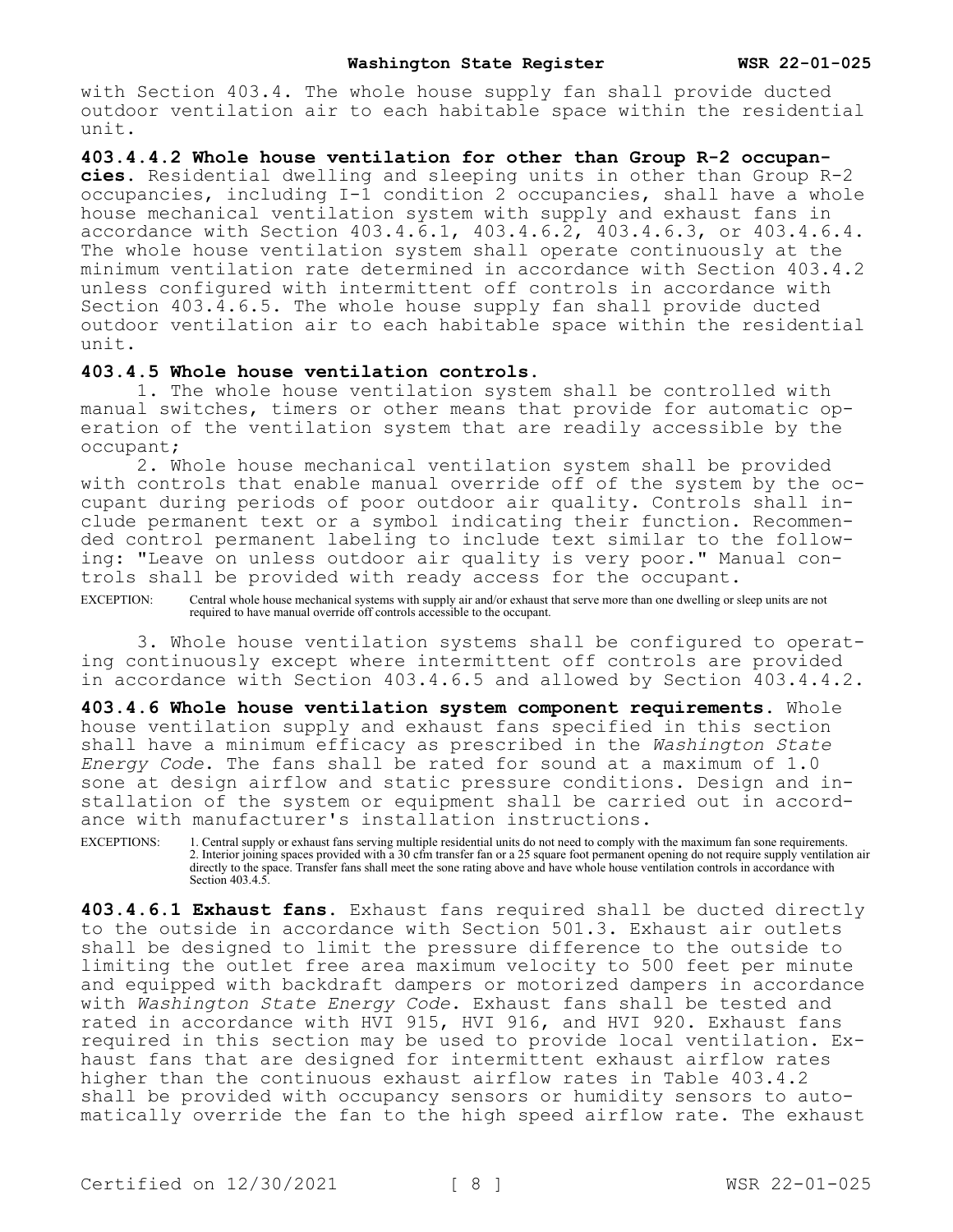fans shall be tested and the testing results shall be submitted and posted in accordance with Section 403.4.6.7.

EXCEPTION: Central exhaust fans serving multiple residential units do not need to comply with the HVI testing requirements.

**403.4.6.2 Supply fans.** Supply fans used in meeting the requirements of this section shall supply outdoor air from intake openings in accordance with Sections 401.4 and 401.5. Intake air openings shall be designed to limit the pressure difference to the outside to limiting the inlet free area maximum velocity to 500 feet per minute and when designed for intermittent off operation shall be equipped with motorized dampers in accordance with the *Washington State Energy Code*. Supply fans shall be tested and rated in accordance with HVI 915, HVI 916, and HVI 920. Where outdoor air is provided to each habitable dwelling unit or sleeping unit by supply fan systems the outdoor air shall be filtered. The filter shall be provided with access for regular maintenance and replacement. The filter shall have a Minimum Efficiency Rating Value (MERV) of at least 8.

EXCEPTION: Central supply fans serving multiple residential units do not need to comply with the HVI testing requirements.

**403.4.6.3 Balanced whole house ventilation system.** A balanced whole house ventilation system shall include both supply and exhaust fans. The supply and exhaust fans shall have airflow that is within 10 percent of each other. The tested and balanced total mechanical exhaust airflow rate is within 10 percent or 5 cfm, whichever is greater, of the total mechanical supply airflow rate. The flow rate test results shall be submitted and posted in accordance with Section 403.4.6.7. The exhaust fan shall meet the requirements of Section 403.4.6.1. The supply fan shall meet the requirements of Section 403.4.6.2. For R-2 dwelling and sleeping units, the system is required to have balanced whole house ventilation but is not required to have distributed whole house ventilation where the not distributed system coefficient from Table 403.4.3 is utilized to correct the whole house mechanical ventilation rate. The system shall be design and balanced to meet the pressure equalization requirements of Section 501.4. Intermittent dryer exhaust, intermittent range hood exhaust, and intermittent toilet room exhaust airflow rates above the residential dwelling or sleeping unit minimum ventilation rate are exempt from the balanced airflow calculation.

**403.4.6.4 Furnace integrated supply.** Systems using space condition heating and/or cooling air handler fans for outdoor air supply air distribution are not permitted.

EXCEPTION: Air handler fans shall be permitted that have multi-speed or variable speed supply airflow control capability with a low speed operation not greater than 25 percent of the rated supply air flow capacity during ventilation only operation. Outdoor air intake openings must meet the provisions of Sections 401.4 and 401.5 and must include a motorized damper that is activated by the whole house ventilation system controller. Intake air openings shall be designed to limit the pressure difference to the outside to limiting the inlet free area maximum velocity to 500 ft per min. The motorized damper must be controlled to maintain the outdoor airflow intake airflow within 10 percent of the whole house mechanical exhaust airflow rate. The supply air handler shall provide supply air to each habitable space in the residential unit. The whole house ventilation system shall include exhaust fans in accordance with Section 403.4.6.1 to meet the pressure equalization requirements of Section 501.4. The flow rate for the outdoor air intake must be tested and verified at the minimum ventilation fan speed and the maximum heating or cooling fan speed. The results of the test shall be submitted and posted in accordance with Section 403.4.6.7.

**403.4.6.5 Intermittent off operation.** Whole house mechanical ventilation systems shall be provided with advanced controls that are configured to operate the system with intermittent off operation and shall operate for a least two hours in each four-hour segment. The whole house ventilation airflow rate determined in accordance with Section 403.4.2 as corrected by Section 403.4.3 shall be multiplied by the factor determined in accordance with Table 403.4.6.5.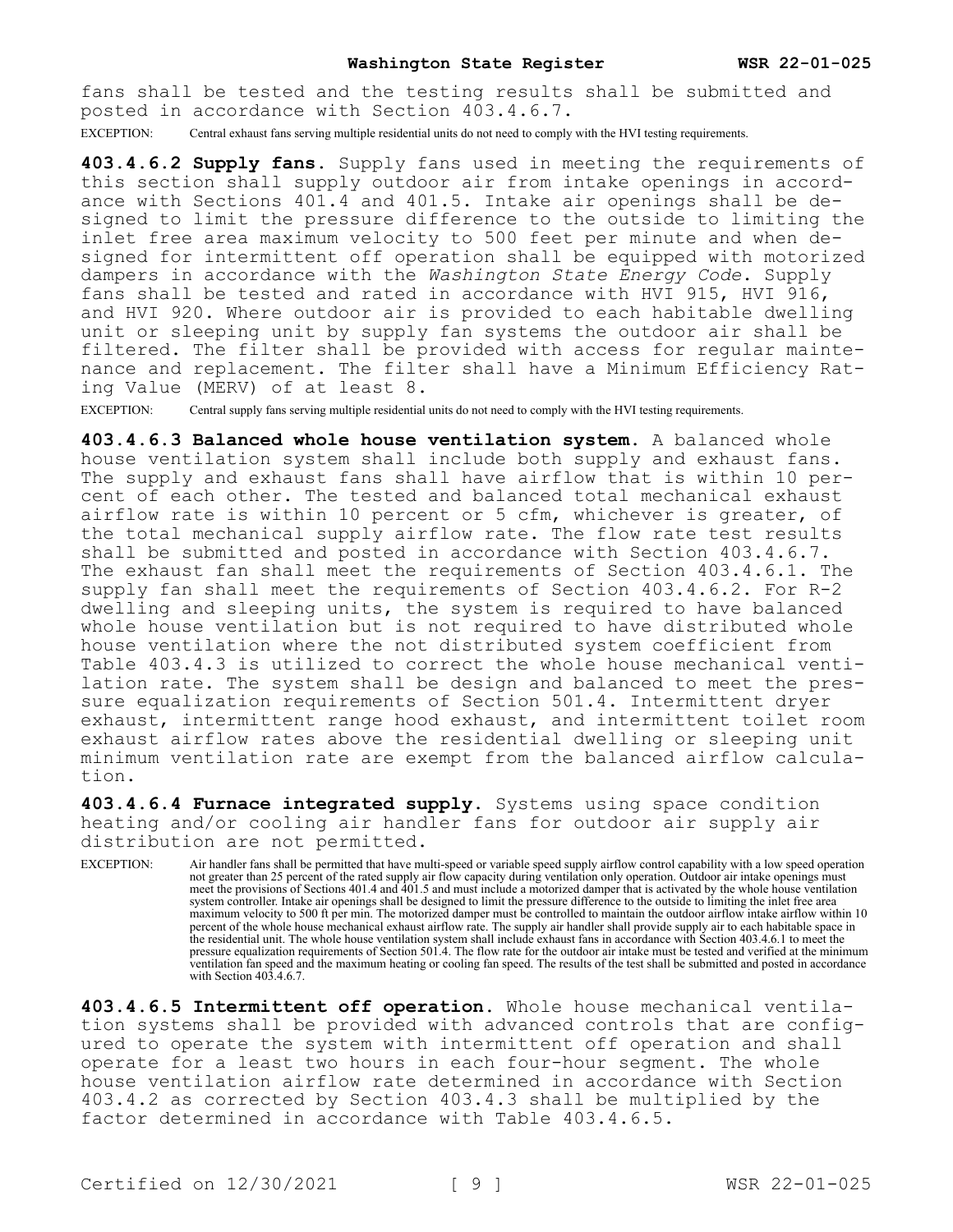## **Table 403.4.6.5**

**INTERMITTENT WHOLE HOUSE MECHANICAL VENTILATION RATE** 

**FACTORSa,b**

| <b>Run-time</b><br>Percentage in Each<br>4-hour Segment | 50% | 66% | 75% | 100% |
|---------------------------------------------------------|-----|-----|-----|------|
| Factor <sup>a</sup>                                     |     | 1.5 |     |      |

a For ventilation system run-time values between those given, the factors are permitted to be determined by interpolation.

b Extrapolation beyond the table is prohibited.

**403.4.6.6 Testing.** Whole house mechanical ventilation systems shall be tested, balanced and verified to provide a flow rate not less than the minimum required by Sections 403.4.2 and 403.4.3. Testing shall be performed according to the ventilation equipment manufacturer's instructions, or by using a flow hood, flow grid, or other airflow measuring device at the mechanical ventilation fan's inlet terminals, outlet terminals or grilles or in the connected ventilation ducts. Where required by the building official, testing shall be conducted by an approved third party. A written report of the results of the test shall be signed by the party conducting the test and provided to the building official and shall be posted in the residential unit in accordance with Section 403.4.6.7.

**403.4.6.7 Certificate.** A permanent certificate shall be completed by the mechanical contractor, test and balance contractor or other approved party and posted on a wall in the space where the furnace is located, a utility room, or an *approved* location inside the building. When located on an electrical panel, the certificate shall not cover or obstruct the visibility of the circuit directory label, service disconnect label, or other required labels. The certificate shall list the flow rate determined from the delivered airflow of the whole house mechanical ventilation system as installed and the type of mechanical whole house ventilation system used to comply with Section 403.4.3.

**403.4.7 Local exhaust.** Bathrooms, toilet rooms and kitchens shall include a local exhaust system. Such local exhaust systems shall have the capacity to exhaust the minimum airflow rate in accordance with Table 403.4.7 and Table 403.3.1.1, including notes. Fans required by this section shall be provided with controls that enable manual override or automatic occupancy sensor, humidity sensor or pollutant sensor controls. An "on/off" switch shall meet this requirement for manual controls. Manual fan controls shall be provided with ready access in the room served by the fan.

| Area to be                                | <b>Exhaust Rate</b> |                   |
|-------------------------------------------|---------------------|-------------------|
| exhausted                                 | Intermittent        | <b>Continuous</b> |
| <b>Kitchens</b>                           | $100 \text{ cfm}$   | $30 \text{ cfm}$  |
| <b>Bathrooms</b> -<br><b>Toilet rooms</b> | $50 \text{ cfm}$    | $20 \text{ cfm}$  |

| Table 403.4.7         |  |
|-----------------------|--|
| MINIMUM EXHAUST RATES |  |

**403.4.7.1 Whole house exhaust controls.** If the local exhaust fan is included in a whole house ventilation system in accordance with Sec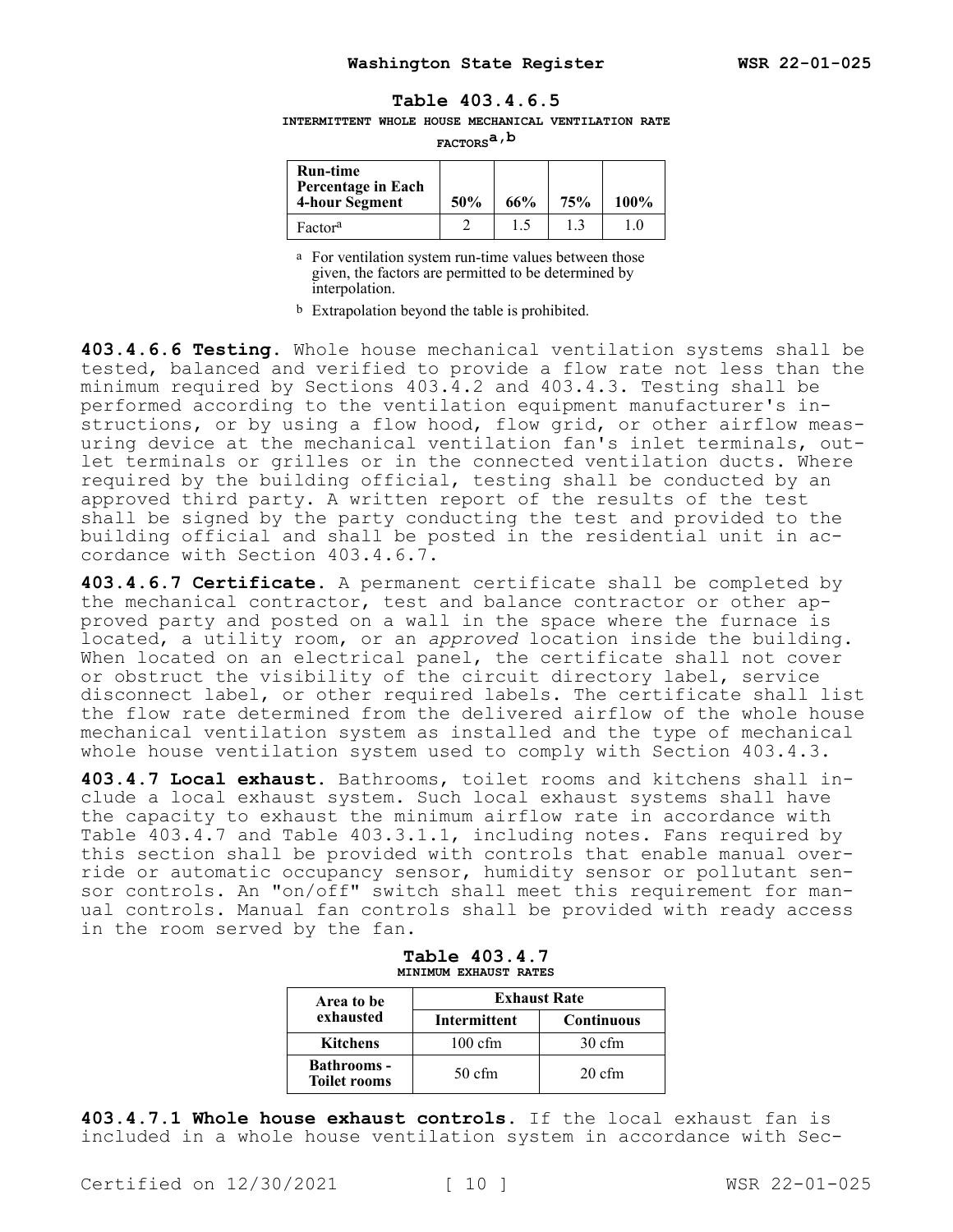tion 403.4.6, the exhaust fan shall be controlled to operate as specified in Section 403.4.5.

**403.4.7.2 Local exhaust fans.** Exhaust fans shall meet the following criteria.

1. Exhaust fans shall be tested and rated in accordance with HVI 915, HVI 916, and HVI 920.

EXCEPTION: Where a range hood or down draft exhaust fan is used for local exhaust for a kitchen, the device is not required to be rated per these standards.

2. Fan airflow rating and duct system shall be designed and installed to deliver at least the exhaust airflow required by Table 403.4.7. The airflows required refer to the delivered airflow of the system as installed and tested using a flow hood, flow grid, or other airflow measurement device. Local exhaust systems shall be tested, balanced and verified to provide a flow rate not less than the minimum required by this section.

3. Design and installation of the system or equipment shall be carried out in accordance with manufacturers' installation instructions.

4. Fan airflow rating and duct system shall be designed and installed to deliver at least the exhaust airflow required by Table 403.4.3.

EXCEPTIONS: 1. An exhaust airflow rating at a pressure of 0.25 in. w.g. may be used, provided the duct sizing meets the prescriptive requirements of Table 403.4.7.2. 2. Where a range hood or down draft exhaust fan is used to satisfy the local ventilation requirements for kitchens, the range hood or down draft exhaust shall not be less than 100 cfm at 0.10 in. w.g.

| Fan Tested cfm at<br>$0.25$ inches w.g. | <b>Minimum Flex</b><br><b>Diameter</b> | <b>Maximum Length</b><br>in Feet | <b>Minimum Smooth</b><br><b>Diameter</b> | <b>Maximum Length in</b><br>Feet | <b>Maximum</b><br>Elbows <sup>a</sup> |
|-----------------------------------------|----------------------------------------|----------------------------------|------------------------------------------|----------------------------------|---------------------------------------|
| 50                                      | 4 inches                               | 25                               | 4 inches                                 | 70                               | J.                                    |
| 50                                      | 5 inches                               | 90                               | 5 inches                                 | 100                              | 3                                     |
| 50                                      | 6 inches                               | No Limit                         | 6 inches                                 | No Limit                         | 3                                     |
| 80                                      | $4$ inches <sup>b</sup>                | NA                               | 4 inches                                 | 20                               |                                       |
| 80                                      | 5 inches                               | 15                               | 5 inches                                 | 100                              | 3                                     |
| 80                                      | 6 inches                               | 90                               | 6 inches                                 | No Limit                         | 3                                     |
| 100                                     | $5$ inches <sup>b</sup>                | NA                               | 5 inches                                 | 50                               | 3                                     |
| 100                                     | 6 inches                               | 45                               | 6 inches                                 | No Limit                         | 3                                     |
| 125                                     | 6 inches                               | 15                               | 6 inches                                 | No Limit                         | 3                                     |
| 125                                     | 7 inches                               | 70                               | 7 inches                                 | No Limit                         | 3                                     |

**Table 403.4.7.2**

**PRESCRIPTIVE EXHAUST DUCT SIZING**

a. For each additional elbow, subtract 10 feet from length.

b. Flex ducts of this diameter are not permitted with fans of this size.

[Statutory Authority: RCW 19.27.035 and 19.27.074. WSR 21-05-020, § 51-52-0403, filed  $2/8/21$ , effective  $3/11/21$ . Statutory Authority: RCW 19.27.031 and 19.27.074. WSR 20-03-041, § 51-52-0403, filed 1/8/20, effective 7/1/20; WSR 17-10-075, § 51-52-0403, filed 5/3/17, effective 6/3/17; WSR 16-01-148, § 51-52-0403, filed 12/21/15, effective 7/1/16. Statutory Authority: RCW 19.27.031, 19.27.074 and chapters 19.27 and 34.05 RCW. WSR 13-04-053, § 51-52-0403, filed 2/1/13, effective 7/1/13. Statutory Authority: RCW 19.27.031, 19.27.035, 19.27.074, and chapters 19.27 and 34.05 RCW. WSR 12-07-020, § 51-52-0403, filed 3/12/12, effective 4/12/12. Statutory Authority: RCW 19.27.190, 19.27.074, 19.27.031 and chapters 19.27 and 34.05 RCW. WSR 10-03-099, § 51-52-0403, filed  $1/20/10$ , effective  $7/1/10$ . Statutory Authority: RCW 19.27.190, 19.27.020, and chapters 19.27 and 34.05 RCW. WSR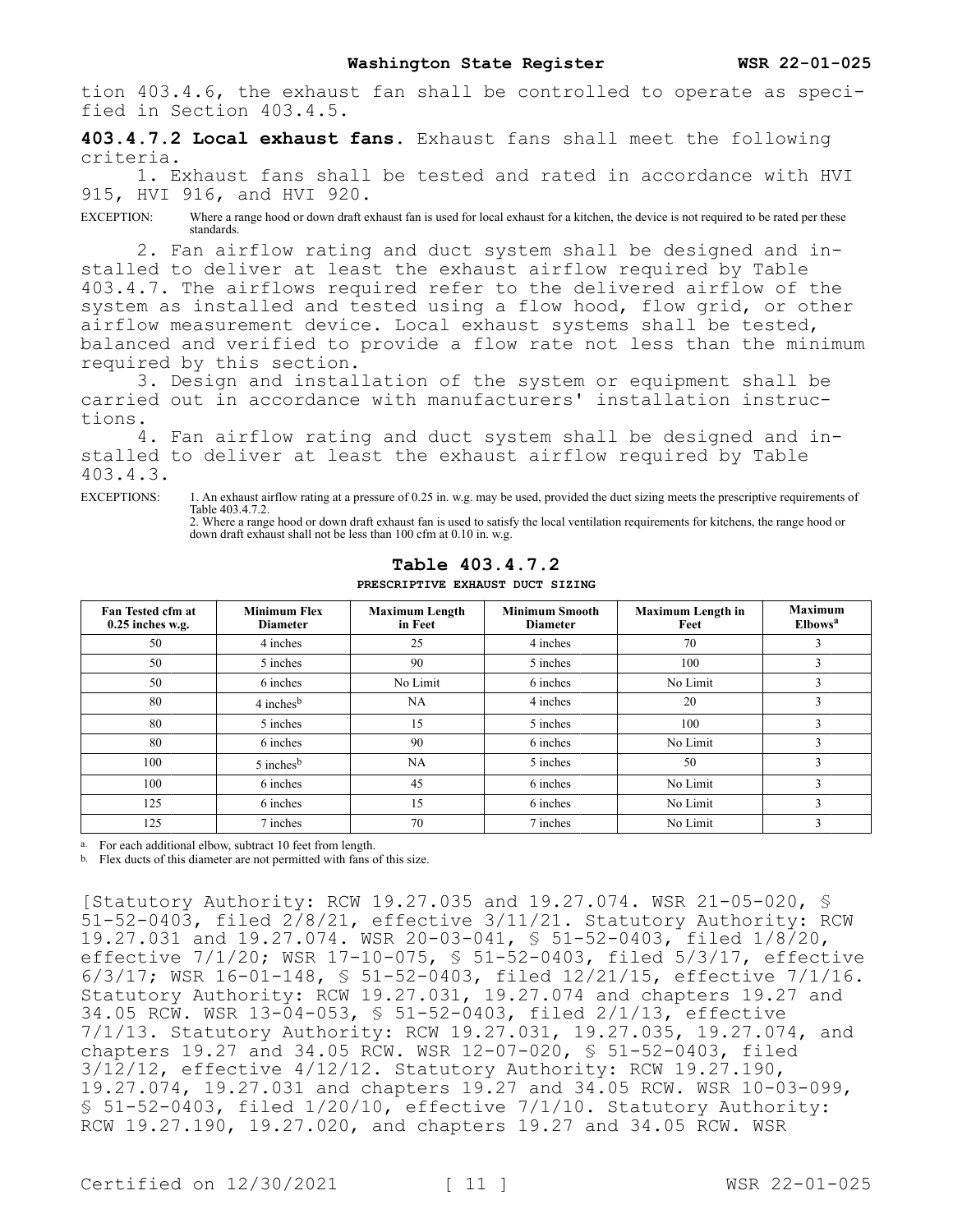07-01-092, § 51-52-0403, filed 12/19/06, effective 7/1/07. Statutory Authority: RCW 19.27.020, 19.27.031, 19.27.074 and chapters 19.27 and 34.05 RCW. WSR 05-01-015, § 51-52-0403, filed 12/2/04, effective 7/1/05.]

**Reviser's note:** The brackets and enclosed material in the text of the above section occurred in the copy filed by the agency.

## AMENDATORY SECTION (Amending WSR 20-03-041, filed 1/8/20, effective 7/1/20)

## **WAC 51-52-0601 Section 601—General.**

**601.2 Air movement in egress elements.** Corridors shall not serve as supply, return, exhaust, relief or ventilation air ducts.

EXCEPTIONS: 1. Use of a corridor as a source of makeup air for exhaust systems in rooms that open directly onto such corridors, including toilet rooms, bathrooms, dressing rooms, smoking lounges and janitor closets, shall be permitted provided that each such corridor is directly supplied with *outdoor air* at a rate greater than the rate of makeup air taken from the corridor.

2. Where located within a dwelling unit, the use of corridors for conveying return air shall not be prohibited.

3. Where located within tenant spaces of one thousand square feet  $(93 \text{ m}^2)$  or less in area, utilization of corridors for conveying return air is permitted.

4. Incidental air movement from pressurized rooms within health care facilities, provided that the corridor is not the primary source of supply or return to the room.

5. Where such air is part of an engineered smoke control system.

6. Air supplied to corridors serving residential occupancies shall not be considered as providing ventilation air to the dwelling units and sleeping units subject to the following:

6.1 The air supplied to the corridor is one hundred percent outside air; and

6.2 The units served by the corridor have conforming ventilation air independent of the air supplied to the corridor; and

6.3 For other than high-rise buildings, the supply fan will automatically shut off upon activation of corridor smoke detectors installed in accordance with Section 606.2.4; or

6.4 For high-rise buildings, the supply fan will automatically shut off upon activation of the smoke detectors required by *International Fire Code* Section 907.2.12.1 or upon receipt of another approved fire alarm signal. The supply fan is not required to be automatically shut off when used as part of an approved building stairwell or elevator hoistway pressurization system. Corridor smoke detectors shall be installed in accordance with Section 606.2.5.

((**606.2.4 Corridors serving Group R occupancies in other than highrise buildings.** Corridors that serve Group R occupancies in other than high-rise buildings and that are mechanically ventilated with supply air shall be equipped with smoke detectors spaced in accordance with NFPA 72. The supply fan shall automatically shut off upon activation of the corridor smoke detectors.

EXCEPTION: Corridor smoke detection is not required when air is returned back to the supply fan from the corridor and return air smoke detectors are installed in the return air duct or plenum upstream of any filters, exhaust air connections, outdoor air connections, or decontamination equipment and appliances designed to automatically shut off the supply fan.

**606.2.5 Corridors serving Group R occupancies in high-rise buildings.**  Corridors that serve Group R occupancies in high-rise buildings and that are mechanically ventilated with supply air shall be equipped<br>with smoke detectors that are spaced in accordance with NFPA 72 and with smoke detectors that are spaced in accordance with NFPA<br>air supply inlets to the corridor shall be provided with smo air supply inlets to the corridor shall be provided with smoke/fire dampers. The supply inlet smoke/fire dampers shall automatically close upon activation of the corridor smoke detectors.

EXCEPTIONS: 1. Corridor smoke detection is not required to close the supply inlet smoke/fire dampers when the smoke/fire dampers are used as part of an approved building stairwell or elevator hoistway pressurization smoke control system. 2. Corridor smoke detection is not required when air is returned back to the supply fan from the corridor and return air smoke detectors are installed in the return air duct or plenum upstream of any filters, exhaust air connections, outdoor air connections, or decontamination equipment and appliances designed to automatically shut off the supply fan.))

[Statutory Authority: RCW 19.27.031 and 19.27.074. WSR 20-03-041, §  $51-52-0601$ , filed  $1/8/20$ , effective 7/1/20; WSR 16-01-148, \$ 51-52-0601, filed 12/21/15, effective 7/1/16. Statutory Authority: RCW 19.27.031, 19.27.074 and chapters 19.27 and 34.05 RCW. WSR 13-04-053, § 51-52-0601, filed 2/1/13, effective 7/1/13. Statutory Authority: RCW 19.27.190, 19.27.074, 19.27.031 and chapters 19.27 and 34.05 RCW. WSR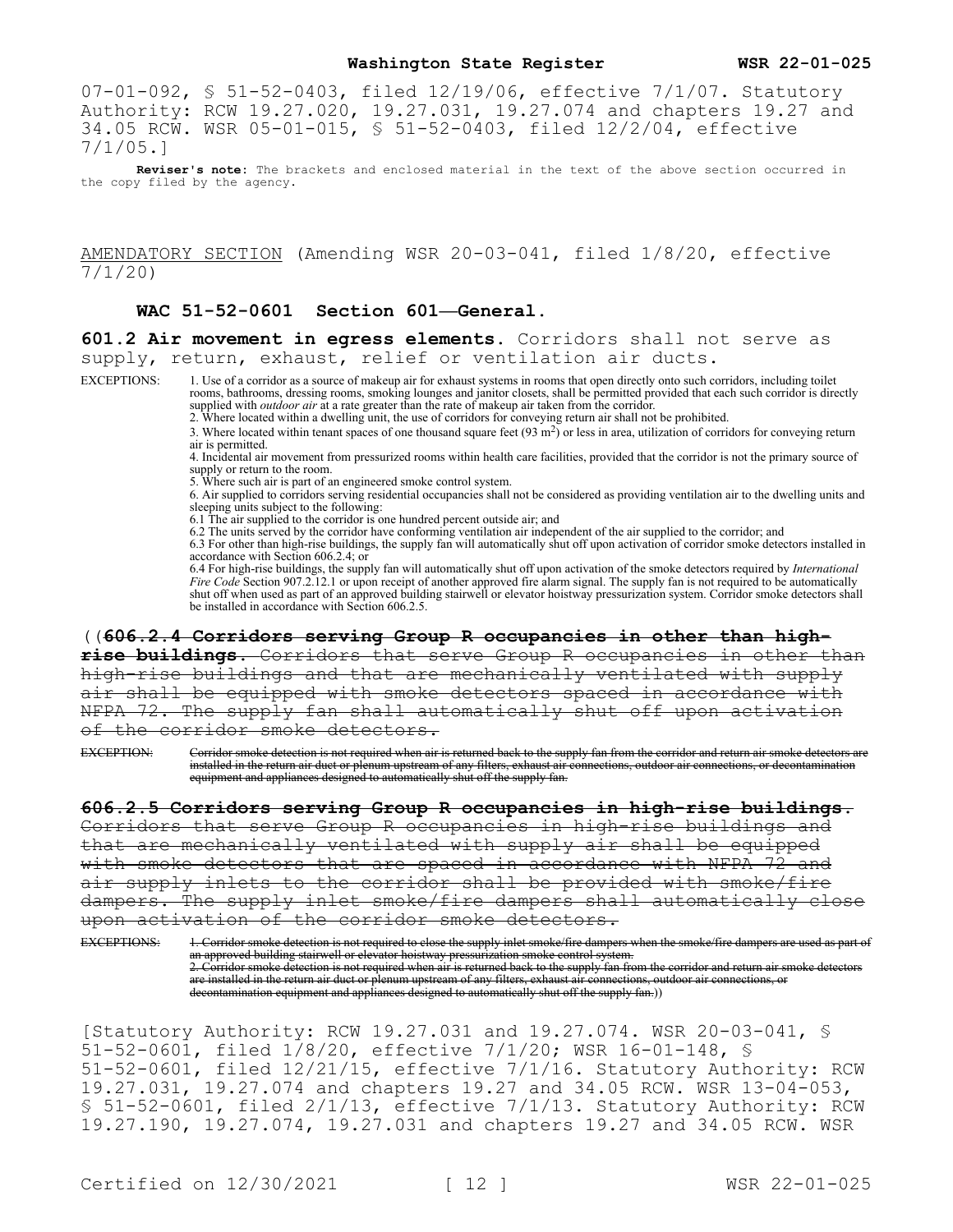10-03-099, § 51-52-0601, filed 1/20/10, effective 7/1/10. Statutory Authority: RCW 19.27.190, 19.27.020, and chapters 19.27 and 34.05 RCW. WSR 07-01-092, § 51-52-0601, filed 12/19/06, effective 7/1/07. Statutory Authority: RCW 19.27.031 and 19.27.074. WSR 04-01-104, § 51-52-0601, filed 12/17/03, effective 7/1/04.]

AMENDATORY SECTION (Amending WSR 16-01-148, filed 12/21/15, effective 7/1/16)

**WAC 51-52-0606 Section 606—Smoke detection systems control.**

**606.2.1 Return air systems.** Smoke detectors shall be installed in return air systems with a design capacity greater than 2,000 cfm (0.9  $\texttt{m}^3/\texttt{s}$ ), in the return air duct or plenum upstream of any filters, exhaust air connections, outdoor air connections, or decontamination equipment and appliances.

EXCEPTIONS: 1. Smoke detectors are not required in the return air system where all portions of the building served by the air distribution system are protected by area smoke detectors connected to a fire alarm system in accordance with the International Fire Code. The area smoke detection system shall comply with Section 606.4. 2. Smoke detectors are not required in the air system where all of the air is exhausted and not recirculated back to any portion of the

building. Additionally, smoke detectors are not required in the supply system that provides the make-up air for the exhaust system.

**606.2.2 Common supply and return air systems.** Where multiple air-handling systems share common supply or return air ducts or plenums with a combined design capacity greater than 2,000 cfm (0.9  $m^3/s$ ), the return air system shall be provided with smoke detectors in accordance with Section 606.2.1.

EXCEPTION: Individual smoke detectors shall not be required for each fan-powered terminal unit, provided that such units do not have an individual design capacity greater than 2,000 cfm  $(0.9 \text{ m}^3/\text{s})$  and will be shut down by activation of one of the following: 1. Smoke detectors required by Sections 606.2.1 and 606.2.3.

2. An approved area smoke detector system located in the return air plenum serving such units. 3. An area smoke detector system as prescribed in the exception to Section 606.2.1.

In all cases, the smoke detectors shall comply with Sections 606.4 and 606.4.1.

The shut down of fan-powered terminal units may be performed by a building automation system upon activation of smoke detection as described in Section 606.2.2, Exception Items 1, 2, or 3. The building automation system is not required to be listed as a smoke control system and is not required to comply with UL ((<del>Standard 864: Standard for</del> Control Units and Accessories for Fire Alarm Systems)) 864.

**606.2.4 Corridors serving Group R occupancies in other than high-rise buildings.** Corridors that serve Group R occupancies in other than high-rise buildings and that are mechanically ventilated with supply air shall be equipped with smoke detectors spaced in accordance with NFPA 72. The supply fan shall automatically shut off upon activation of the corridor smoke detectors.

EXCEPTION: Corridor smoke detection is not required when air is returned back to the supply fan from the corridor and return air smoke detectors are installed in the return air duct or plenum upstream of any filters, exhaust air connections, outdoor air connections, or decontamination equipment and appliances designed to automatically shut off the supply fan.

**606.2.5 Corridors serving Group R occupancies in high-rise buildings.**  Corridors that serve Group R occupancies in high-rise buildings and that are mechanically ventilated with supply air shall be equipped with smoke detectors that are spaced in accordance with NFPA 72 and air supply inlets to the corridor shall be provided with smoke/fire dampers. The supply inlet smoke/fire dampers shall automatically close upon activation of the corridor smoke detectors.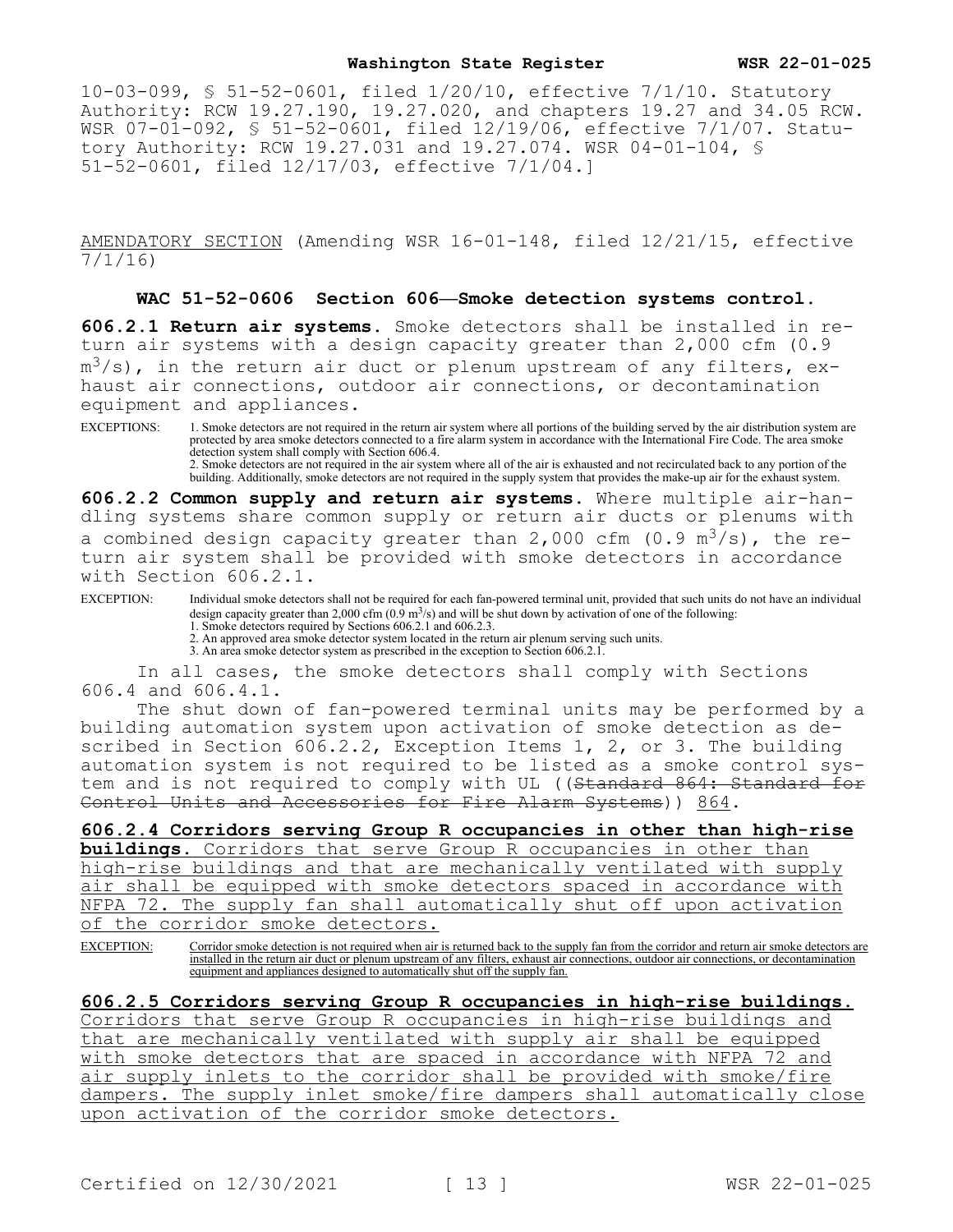EXCEPTIONS: 1. Corridor smoke detection is not required to close the supply inlet smoke/fire dampers when the smoke/fire dampers are used as part of an approved building stairwell or elevator hoistway pressurization smoke control system. 2. Corridor smoke detection is not required when air is returned back to the supply fan from the corridor and return air smoke detectors are installed in the return air duct or plenum upstream of any filters, exhaust air connections, outdoor air connections, or decontamination equipment and appliances designed to automatically shut off the supply fan.

[Statutory Authority: RCW 19.27.031 and 19.27.074. WSR 16-01-148, § 51-52-0606, filed 12/21/15, effective 7/1/16. Statutory Authority: RCW 19.27.190, 19.27.074, 19.27.031 and chapters 19.27 and 34.05 RCW. WSR 10-03-099, § 51-52-0606, filed 1/20/10, effective 7/1/10.]

NEW SECTION

#### **WAC 51-52-1101 Section 1101—Refrigeration, general.**

**1101.2 Factory-built equipment and appliances.** *Listed* and *labeled*  self-contained, factory-built *equipment* and appliances shall be tested in accordance with UL 207, 412, 471, 1995, or 60335-2-40. Such *equipment* and appliances are deemed to meet the design, manufacture and factory test requirements of this code if installed in accordance with their listing and the manufacturer's instructions.

**1101.6 General.** Refrigeration systems shall comply with the requirements of this code and, except as modified by this code, ASHRAE 15. Ammonia-refrigerating systems shall comply with this code and, except as modified by this code, ASHRAE 15, IIAR 2, IIAR 3, IIAR 4, and IIAR 25.

EXCEPTION: Systems utilizing A2L refrigerants complying with ASHRAE 15 are deemed to meet this code.

[]

AMENDATORY SECTION (Amending WSR 21-05-020, filed 2/8/21, effective 3/11/21)

## **WAC 51-52-1200 Chapter 12—Hydronic piping.**

**1209.5 Thermal barrier required.** Radiant floor heating and snow melt systems shall be provided with a thermal barrier in accordance with Sections 1209.5.1 and 1209.5.2. Concrete slab-on-grade, asphalt and paver-system type pavements shall have a minimum of R-10 insulation installed under the area to be snow melted, or R-5 insulation shall be installed under and at the slab edges of the area to be snow melted. The insulation shall be located underneath the snow and ice melt hydronic piping or cable and along all edges of the pavement where the snow and ice melt system is installed in accordance with the snow and ice melt manufacturer's instructions. Insulation R-values for slab-ongrade and suspended floor insulation shall be in accordance with the Washington State Energy Code.

((**1209.5.1 Slab-on-grade installation.** Radiant piping utilized in slab-on-grade applications shall be provided with insulating materials installed beneath the piping as required by the *Washington State Energy Code*.))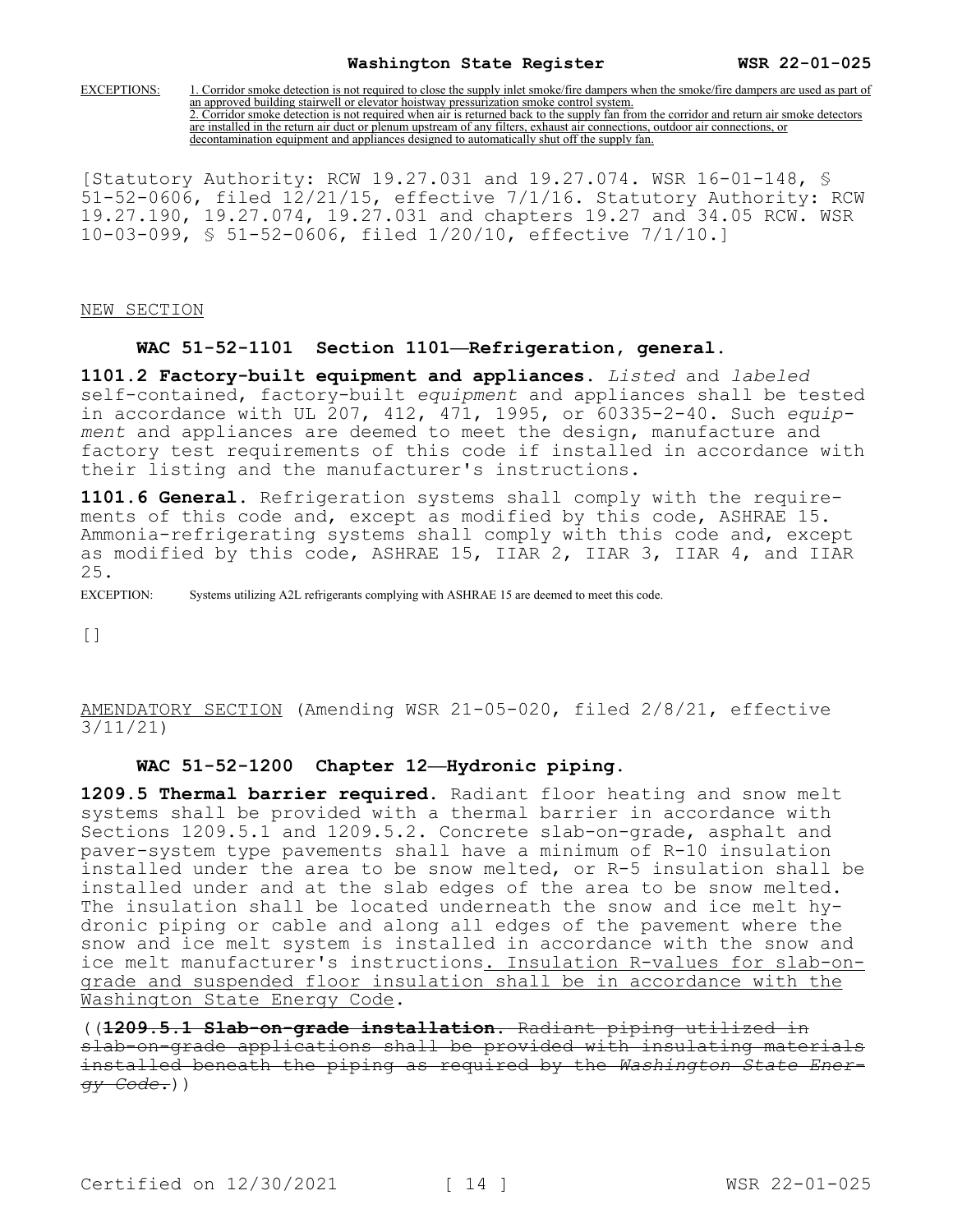**1210.7.6 Expansion tanks.** Shutoff valves shall be installed at connections to expansion tanks. A method of draining the expansion tank downstream of the shutoff valve shall be provided.

[Statutory Authority: RCW 19.27.035 and RCW 19.27.074. WSR 21-05-020, § 51-52-1200, filed 2/8/21, effective 3/11/21. Statutory Authority: RCW 19.27.031 and 19.27.074. WSR 20-03-041, § 51-52-1200, filed 1/8/20, effective 7/1/20; WSR 16-01-148, § 51-52-1200, filed 12/21/15, effective 7/1/16.]

AMENDATORY SECTION (Amending WSR 21-05-020, filed 2/8/21, effective 3/11/21)

**WAC 51-52-1500 Chapter 15—Referenced standards.** The following referenced standards are added to Chapter 15.

((**ANSI**

**UL 60335-2-40**))

#### **ANCE**

| UL/CSA/ANCE 60335-2-40-2019 Household and Similar Electrical Applian-                           |
|-------------------------------------------------------------------------------------------------|
| ces - Safety - Part 2-40: Particular Requirements for Electrical Heat                           |
| Pumps, Air Conditioners and                                                                     |
|                                                                                                 |
| <b>ASHRAE</b>                                                                                   |
| 15-2019 Safety Standards for Refrigeration                                                      |
| Systems. 1101.6, 1105.8, 1108.1                                                                 |
| 34-2019 ((Safety standards for refrigeration systems and)) Designation<br>and classification of |
| refrigerants((-)). 202, 1102.2.1, 1103.1                                                        |
| 62.2-2016 Ventilation and Acceptable Indoor Air Quality in Low-Rise                             |

#### **CSA**

**UL/CSA/ANCE 60335-2-40—2019** Household and Similar Electrical Appliances - Safety - Part 2-40: Particular Requirements for Electrical Heat Pumps, Air Conditioners and Dehumidifiers. . . . . . . . . . . . . . . . . . . . . . . . . 1101.2

**HVI** address: Home Ventilating Institute 1740 Dell Range Blvd., Suite H, PMB 450 Cheyenne, WY 82009

**HVI 915-2015** Procedure for Loudness Testing of Residential Fan Products. . . . . . . . . . . . . . . . . 403.4.6.1, 403.4.6.2, 403.4.7.2 **HVI 916-2015** Air Flow Test Procedure. 403.4.6.1, 403.4.6.2, 403.4.7.2

**HVI 920-2015** Product Performance Certification Procedure Including Verification and Challenge. . . . . . 403.4.6.1, 403.4.6.2, 403.4.7.2

**UL**